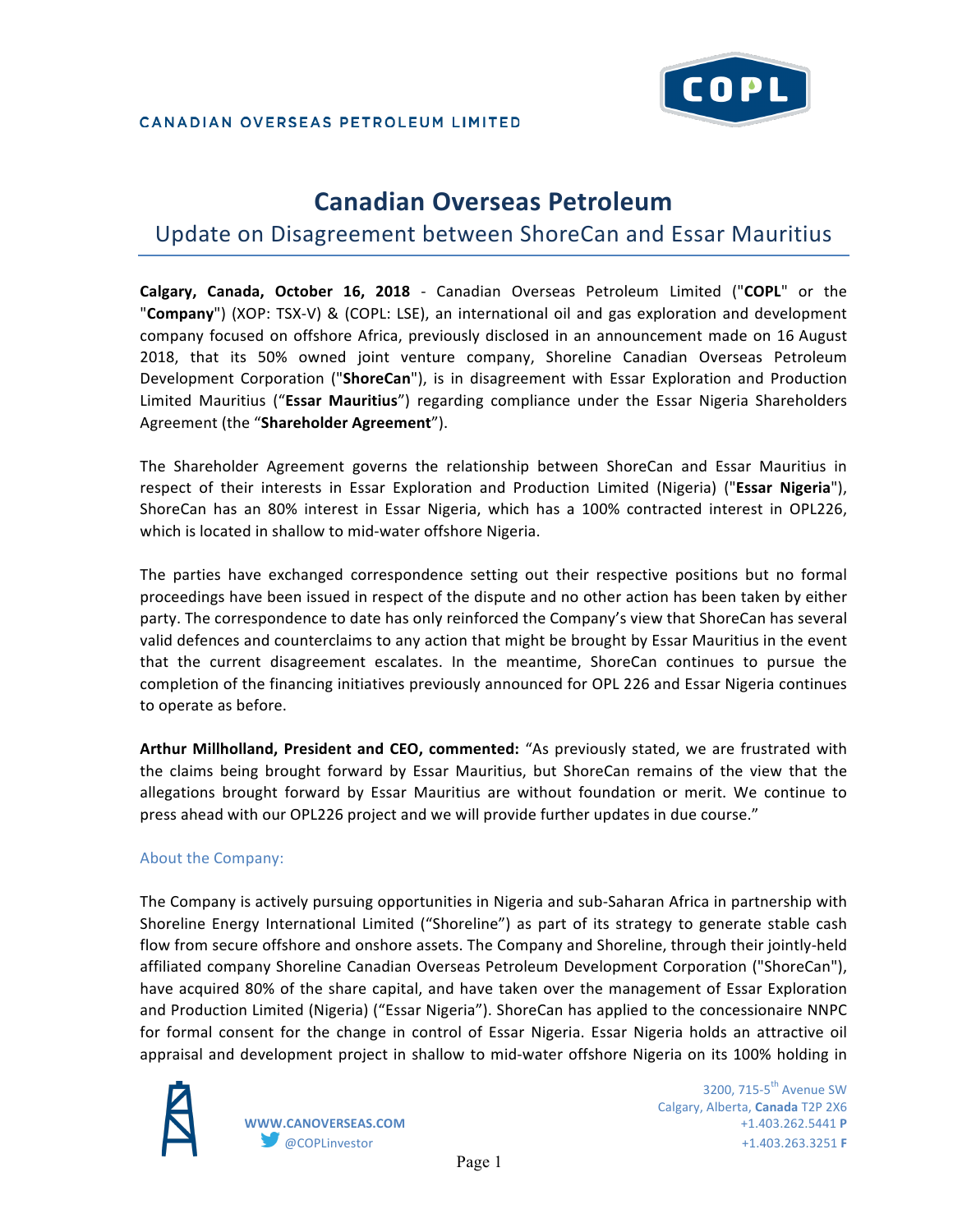OPL 226. Drilling of the first appraisal well is planned to commence in 2018. ShoreCan continues building a portfolio of exploration and development assets in sub-Saharan Africa. To date, ShoreCan has taken a position in Nigeria and the Company and Shoreline have been awarded the PT-5b exploration license onshore Mozambique in the  $5<sup>th</sup>$  Licensing Round adjacent to the producing Pande-Temane Gas and light oil field complex.

The Common Shares are listed under the symbol "XOP" on the TSX-V and under the symbol "COPL" on the London Stock Exchange.

### **For further information, please contact:**

### **Mr. Arthur Millholland, President & CEO**

Canadian Overseas Petroleum Limited Tel: + 1 (403) 262 5441

### **Cathy Hume**

CHF Investor Relations Tel: +1 (416) 868 1079 ext. 231 Email: cathy@chfir.com

#### **Harriet Jackson/Charles Goodwin**

Yellow Jersey PR Limited Tel: +44 (0) 75 4427 5882 Email: copl@yellowjerseypr.com

### **Broker: London Stock Exchange**

Shore Capital Stockbrokers Limited Edward Mansfield Phone: T: +44 20 7468 7906

This news release contains forward-looking statements. The use of any of the words "initial, "scheduled", "can", *"will", "prior to", "estimate", "anticipate", "believe", "should", "forecast", "future", "continue", "may", "expect",*  and similar expressions are intended to identify forward-looking statements. The forward-looking statements contained herein are based on certain key expectations and assumptions made by the Company, including, but not limited to, the ability to raise the necessary funding for operations, delays or changes in plans with respect to exploration or development projects or capital expenditures. Although the Company believes that the expectations and assumptions on which the forward-looking statements are based are reasonable, undue *reliance should not be placed on the forward-looking statements since the Company can give no assurance that* they will prove to be correct since forward-looking statements address future events and conditions, by their very nature they involve inherent risks and uncertainties most of which are beyond the control of Canadian *Overseas Petroleum Ltd. For example, the uncertainty of reserve estimates, the uncertainty of estimates and* projections relating to production, cost overruns, health and safety issues, political and environmental risks, *commodity* price and exchange rate fluctuations, changes in legislation affecting the oil and gas industry could cause actual results to vary materially from those expressed or implied by the forward-looking information. Forward-looking statements contained in this news release are made as of the date hereof and Canadian *Overseas Petroleum undertakes no obligation to update publicly or revise any forward-looking statements or information, whether as a result of new information, future events or otherwise, unless so required by applicable securities laws.* 



3200, 715-5<sup>th</sup> Avenue SW Calgary, Alberta, **Canada** T2P 2X6 **WWW.CANOVERSEAS.COM** +1.403.262.5441 **P** @COPLinvestor +1.403.263.3251 **F**